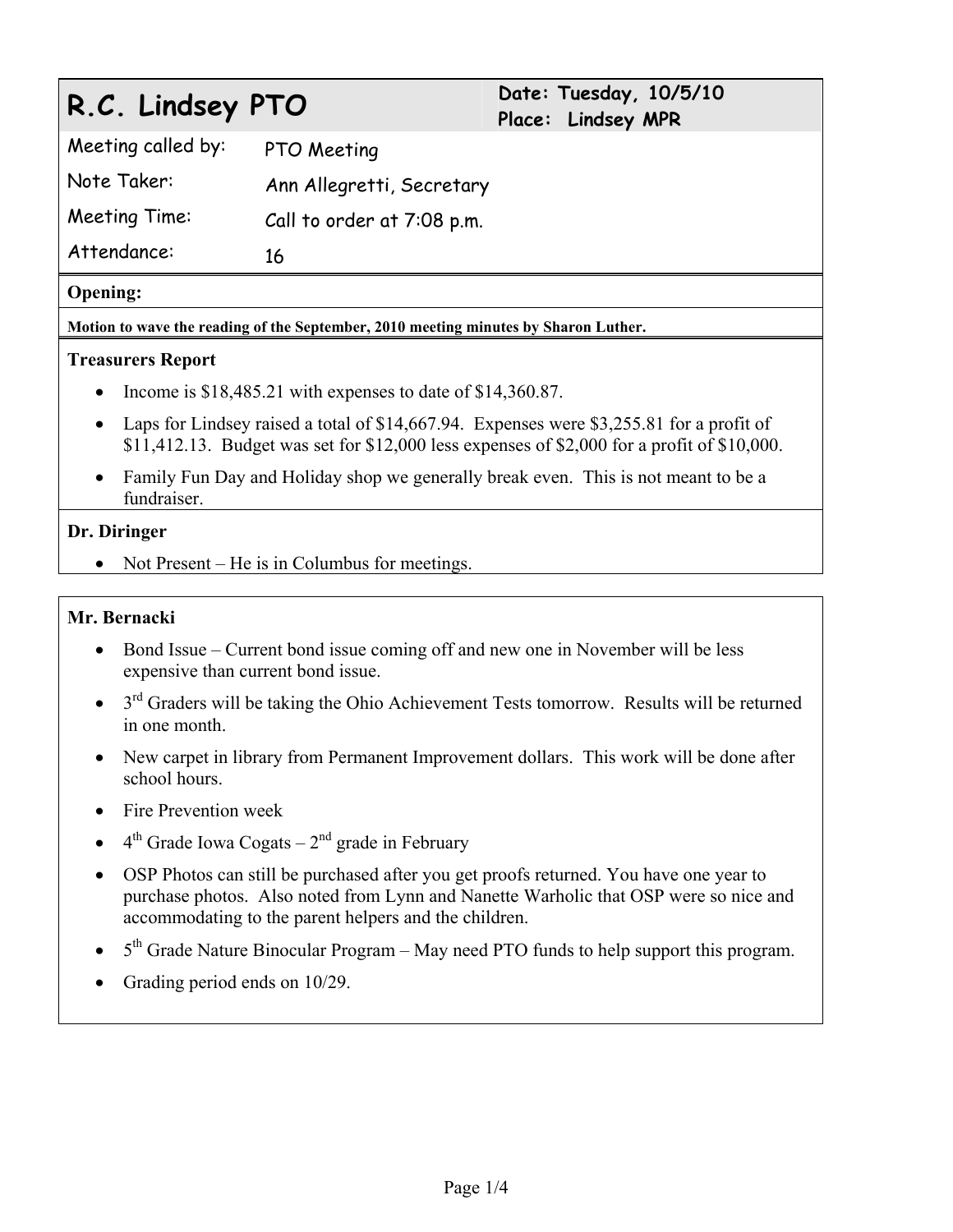- $\bullet$  3<sup>rd</sup>, 4<sup>th</sup>, and 5<sup>th</sup> grade P.A.M. up and running.
- Heinen's, Giant Eagle, and Target. Please sign up for these programs. Every little bit helps.
- 4<sup>th</sup> Graders attend an Indians game at Progressive Field. In the past we were awarded grant money from PPG. This year the grants are not available. Need to secure funds of approximately \$900.
- $\bullet$  5<sup>th</sup> Grade Goodtime Cruise. Grant money was used in the past but not available this year. Need to secure funds of approximately \$700.
- Thanks to Sally Contizano for all her efforts in Laps for Lindsey.

# **Chairperson Reports**

- Book Fair Theresa Kulp and Sally Contizano fair runs  $11/3 11/12$ . It will be open during conferences. Doing a Coin Wars contest this year. Volunteer email going out soon. Email Theresa Kulp for info. Gift certificates from classroom scholastic forms are not accepted at the book fair. These must be redeemed through the classroom.
- Box Tops Lynn Zagorski Contest Blast Off with Box Tops starts  $9/20 10/22$ . Updates will be sent home every other week. This way everyone can see who is winning. Looking into Campbell soup labels. Beth Mansfield will research and see what it is about. Updates to come.
- Family Fun Day Lisa Berardinelli and Stacy Marotta Saturday October  $23^{rd}$  10:00 2:00. Wristbands will be \$15 presale, raffle tickets 5/\$1. Entertainment will be Magician walking around and performing 2 shows, Swifty the Clown (balloon clown), 2 inflatables – slide and bungy blast, dunk tank, tattoos, craft tables, candy sand to fill straws plus games. Food will be pizza, hot dogs, apples, smoothies, apple cider. Best homemade apple or pumpkin pie contest. Mr. Crissinger will be a judge. Student Council will have a bake sale. Bring your own camera – high school students will use your own camera to take photos. All outside except for food. Erin Martin will coordinate the volunteers. Some students need community service hours. We will need parents to do game booths. We will begin set up Friday after school from 4:00+. Saturday morning we will need to begin around 7:00 a.m. Lynn thanked Stacy and Lisa for taking this on. Mr. Bernacki added that the change to Saturday to try something different. Maybe to get more help and have more fun and enjoy. It was such a long day having it on a Friday, setting up all day and then working until late at night.
- Fundraising Sally Contizano Everything went really well. Grand prize was purchased with funds from Book Fair. Everyone had a great time. It gets easier each year! Also noted that Max & Erma's fundraiser raised \$212, Patterson's Fun Fest raised \$563. Debbie Brooks is working on a thank you poster for Pattersons to hang up at the fun fest. We will also do a fundraiser at Five Below. They will give us 10% of all money spent. We will do one week before Halloween and one before Christmas. We propose to put these funds in the general funds to make sure Family Fun Day and Holiday Shop bring in money as planned.
- Holiday Shop Laurie Roth and Sarah Mann Report given by Sarah Purchased some goods from Ann Allegretti's company InterDesign. Goods are general houseware items. If anyone has some store ideas to let Laurie or Sarah know.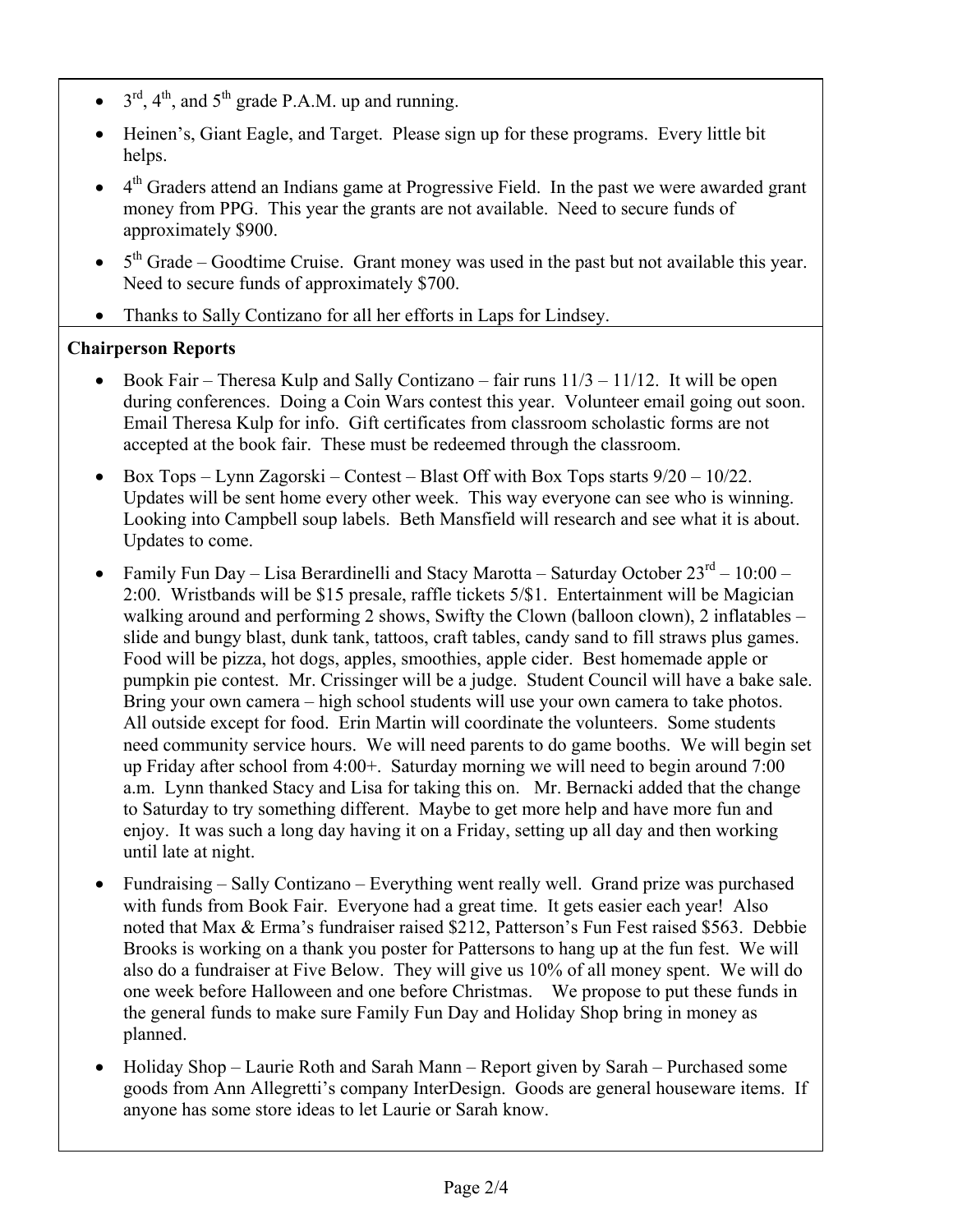- Ladies Night Donna Brown (not present report given by Lynn) We currently have 11 DSA reps signed up for Thursday, November  $4<sup>th</sup>$ . We still are looking for Lindsey vendors that would like to sell their crafts. Need info by October 8<sup>th</sup>. We wanted to give Lindsey families a chance to show their works. This fun evening includes free refreshments, and a chance to shop for the holidays. We anticipate income of \$500. We would like to put these funds towards Long Term Projects. Motion by Sally Contizano to put these funds from Ladies Night into Long Term Projects. Seconded by Keri Pattison. All in favor.
- Market Day Becky Edwards Send in survey forms from Market Day. The classroom that returns the most forms gets a treat from Market Day. Also there are coupon codes to get \$1.00 off. See Becky for any questions.
- Membership/Classroom Parties Lynn Zagorski and Debbie Kreuz Concerned about classroom party participation. Need to get this to 100% of the budgeted amount. Membership is at 62%...need 100% participation. Please join PTO for \$5.00. The money goes to PTO and all the projects we coordinate. We have 340 families and 430 students. We understand that not all families can afford to do this. Suggestion was raised to do membership drive in May for the following school year. Can also look at doing the fundraiser in Spring. Will look at doing a survey to see if families would be interested.
- PTO Room Captains Cathy Karkoska and Lisa Berardinelli (report given by Lynn) Meeting scheduled for Thursday, October 7th at 2:30 p.m. Discussion on what is expected for parties. Patterson's providing donuts for the Halloween party. PTO will provide the drink. Parents are not to bring in food unless it is wrapped to go home. Too much food is brought in and thrown away. Two years ago some parties had a food feast where other classrooms had nothing. Just want to make these events fair and fun for everyone.
- Publicity –Bridget Ritossa (not present) Lynn thanked Bridget for taking this on. Doing a great job!
- Website Sarah Mann Website is revised and updated. Much easier to update in the new format. Descriptions for committees and contact info on website. Please let Sarah know if anything needs to be revised. PTO is also on Facebook. The more we update the website the better. All links do work. PTO also has email address -  $\frac{\text{indseypto}(a)$ gmail.com. Email is checked every day. General notices will be sent from this address. Thanks to Sarah for getting our website up and running!